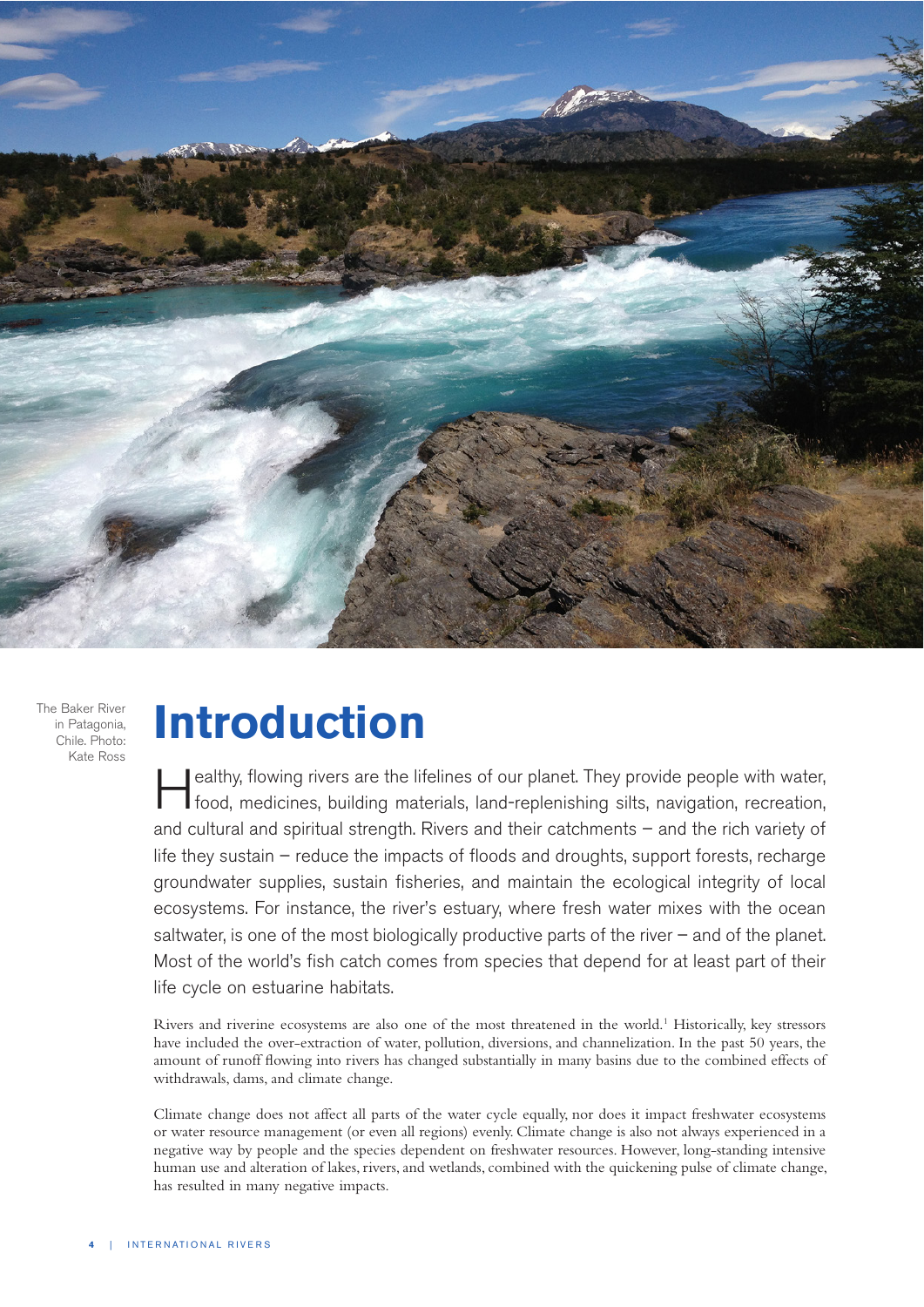In many cases, human impacts such as pollution and over-extraction have had far more serious negative impacts than climate change on freshwater ecosystems and species. However, the importance of climate change impacts on river systems – and especially how it can amplify human modifications to the natural system – is becoming increasingly important as riverine communities become more vulnerable to both. This guide is intended to help explain and suggest ways to manage these negative impacts.

Two current impacts of climate change on aquatic systems are especially important to address: climate change can intensify existing problems of poor water resources management (for example, reducing water quality and lowering water availability), and it can profoundly alter key ecological and hydrological qualities (for example, altering fundamental flow regime qualities). Climate change is now beginning to shift from its current role as an "intensifier" to a widespread fundamental driver of changes to ecosystems, with the potential for ecological and economic impacts comparable to the worst of previous human interventions.

In response, many public and private institutions have developed projects and programs for climate adaptation at both the national and local levels. These responses often represent two different modes of development: one based on top-down decisionmaking framework, traditional water development projects and large infrastructure projects such as large dams and diversions, and another that uses a bottomup, community-based, decentralized framework.

While it will be necessary to have adaptation projects and programs at several scales, as well as partnerships among many types of user groups, to address the impacts of climate change, unfortunately, the top-down large infrastructure model is currently dominating many national and international debates on development – and thus decisions on how to prioritize limited adaptation and mitigation funding. In contrast, the most successful projects and programs are those that are grassroots driven and include community participation at every step of the process. Only in this way can adaptation practitioners fully understand the needs, capacity and vulnerabilities of affected communities to climate risks, and effectively deliver solutions that meet those needs while empowering stewardship of local resources.

International Rivers' experience in the movement to protect rivers has made us keenly aware of the importance of civil-society-developed informational resources for use by community-based organizations. With the help of a number of partner organizations, we have developed this *Civil Society Guide to Healthy Rivers and Climate Resilience*, which summarizes how

climate change is impacting rivers and provides some tools that we hope will be useful for those working with riverine communities to build their resilience to climate change. While there are many information sources on building climate resilience, this guide focuses on river resources and some of the key infrastructure projects, especially large dams that could impact riverine communities' ability to adapt to a changing climate.



## **HOW TO USE THIS GUIDE**

The guide begins with an introduction to the role of rivers and their services in sustaining both local and global functions, as well as major threats to these resources. Chapter 1 sets the scene and describes why protecting rivers is important in a warming world. Chapter 2 provides the background on a range of climate-change risks that river systems and riverdependent communities and economies can expect, in order for users to begin to **understand** the types of risks they may be facing. Chapters 3, 4 and 5 will lay out the key recommendations and resources necessary for users to **assess** (Chapter 3), **address**  (Chapter 4), and find the solutions to **adapt** (Chapter 5) to a world of increasing climate risks.

Throughout each chapter, we offer case studies and examples from around the world on successful adaptation projects, specific climate risks to a particular basin, key issues and concepts, and other topics. Sources for the facts listed in the sidebars can be found on the back inside cover.

A set of key recommendations (found in Chapters 3-5 and summarized in the conclusion) will help guide users in evaluating how dams and other water Activists march through the town of Temacapulín, Mexico during Rivers for Life 3: The Third International Meeting of Dam Affected People and Their Allies in 2010.